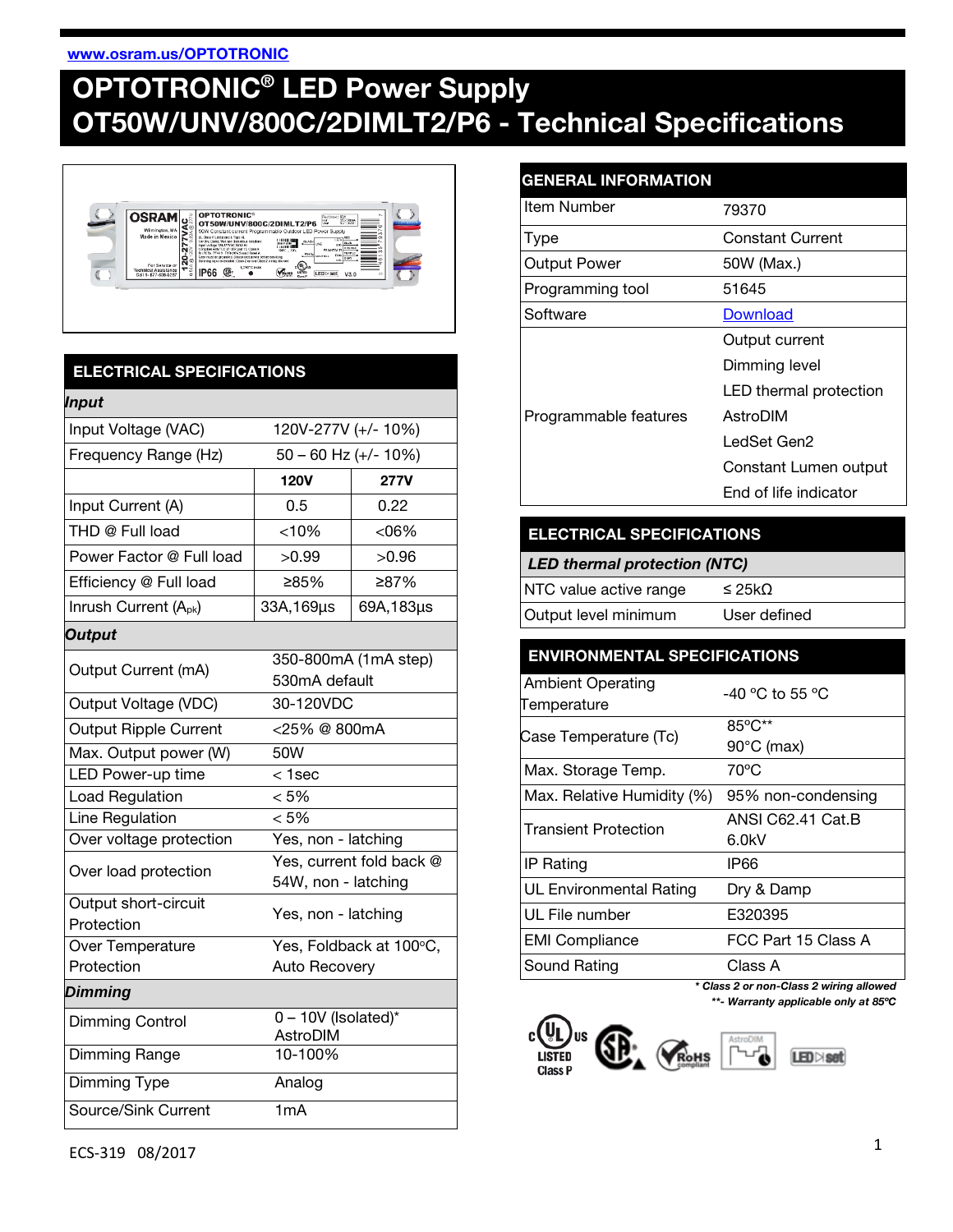## WIRING DIAGRAM



*Note 1*: Maximum suggested remote mounting distance is 32 feet. For additional information on further distances and EMI compliance reference application note LED126**.**

## MECHANICAL DIAGRAM

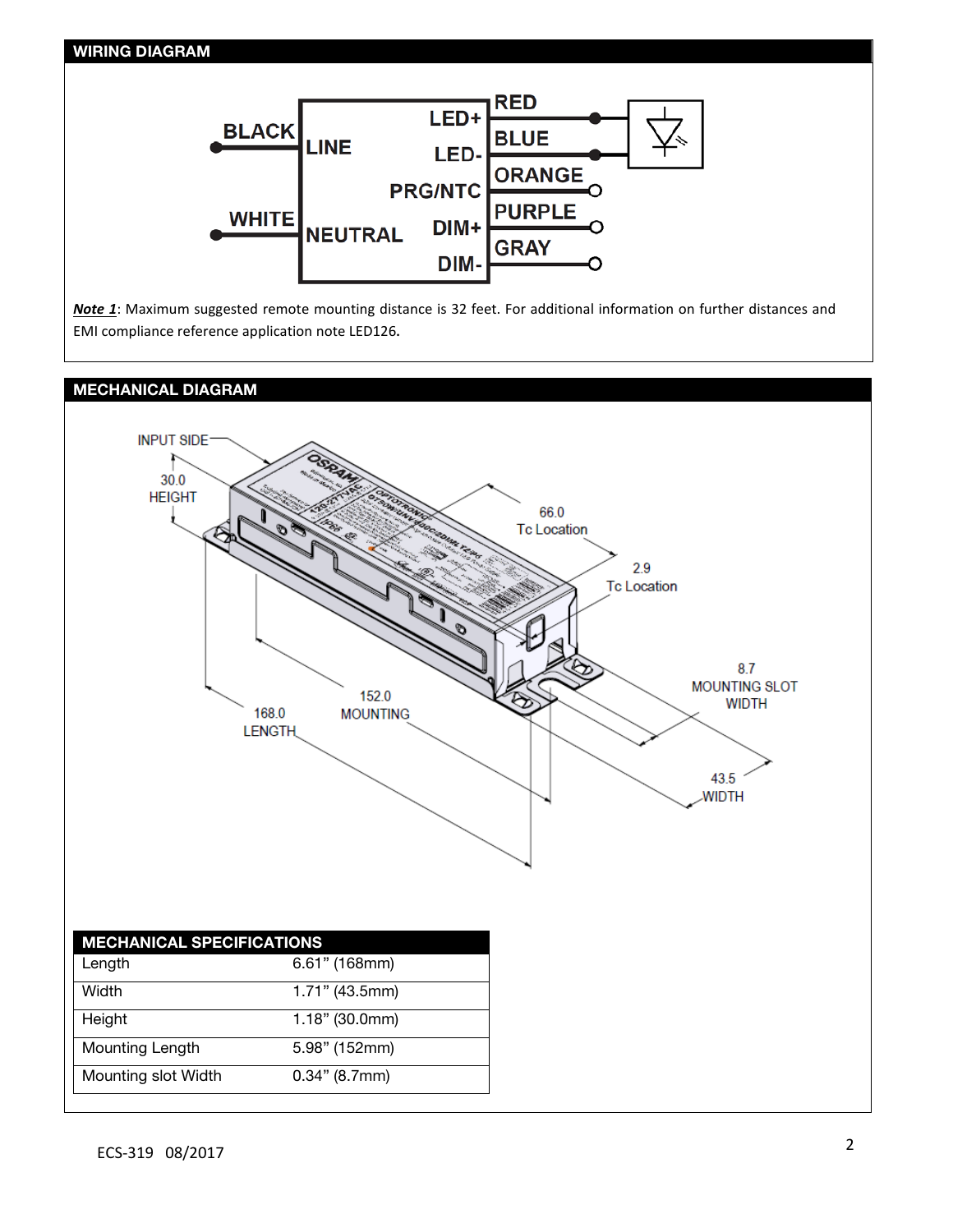

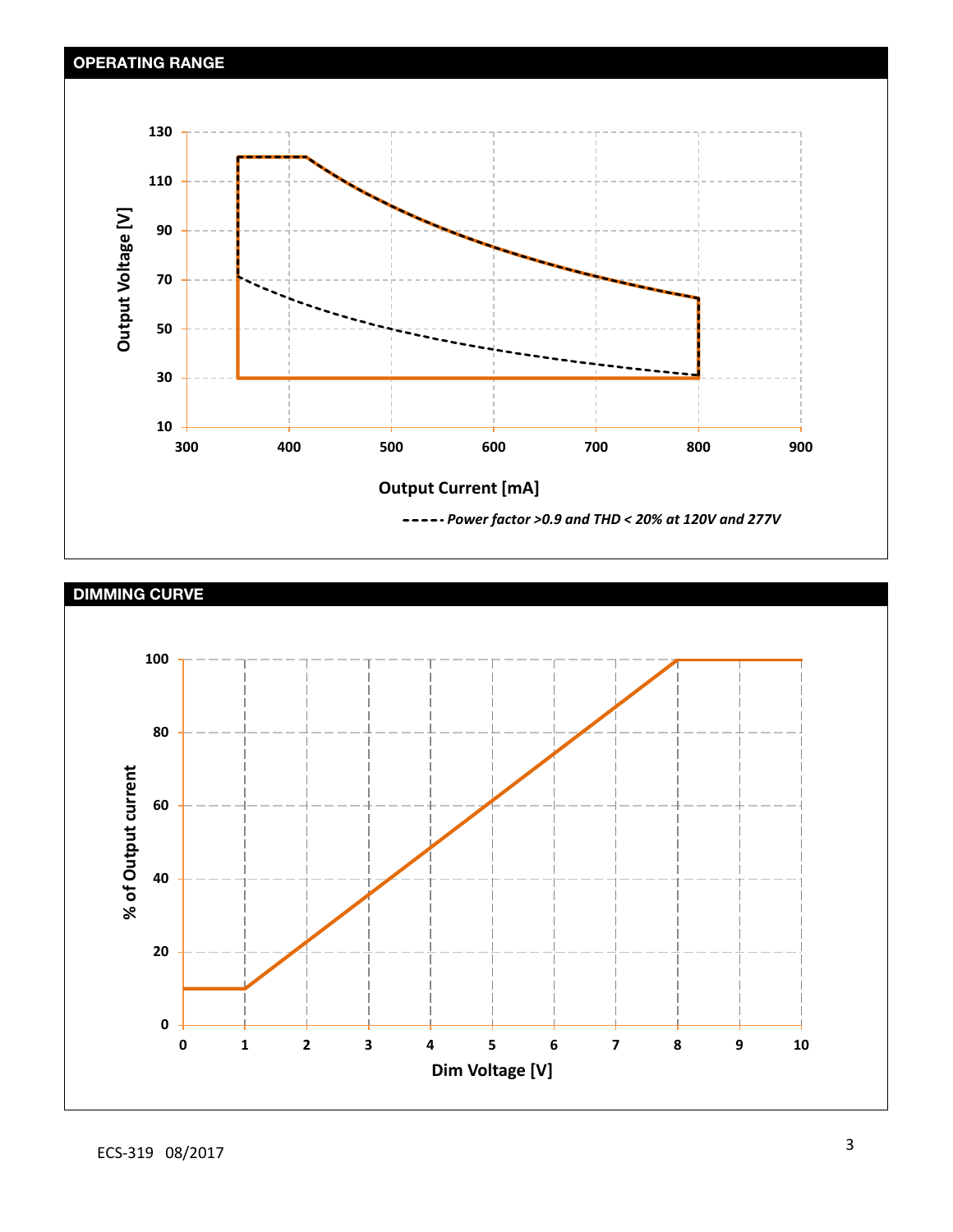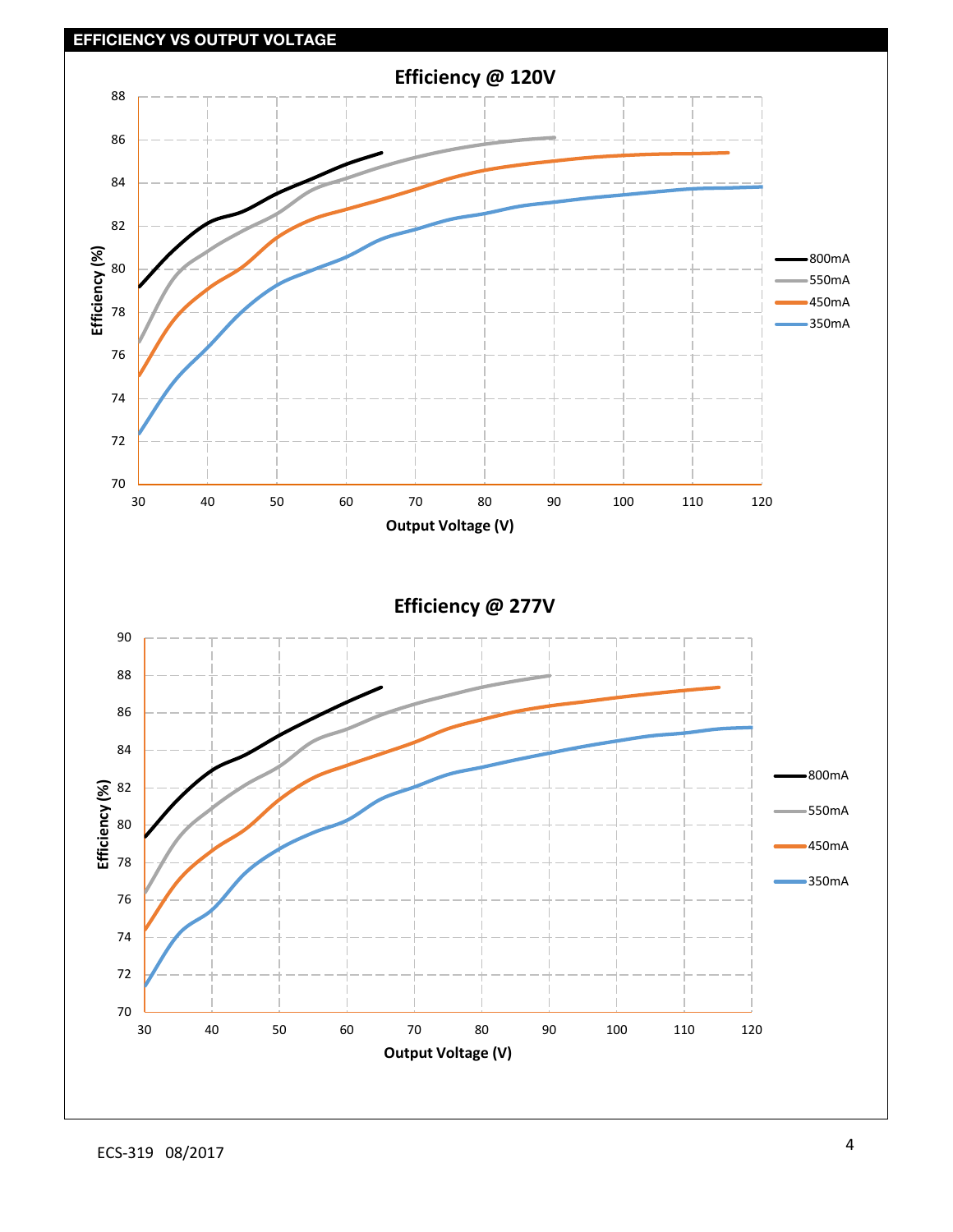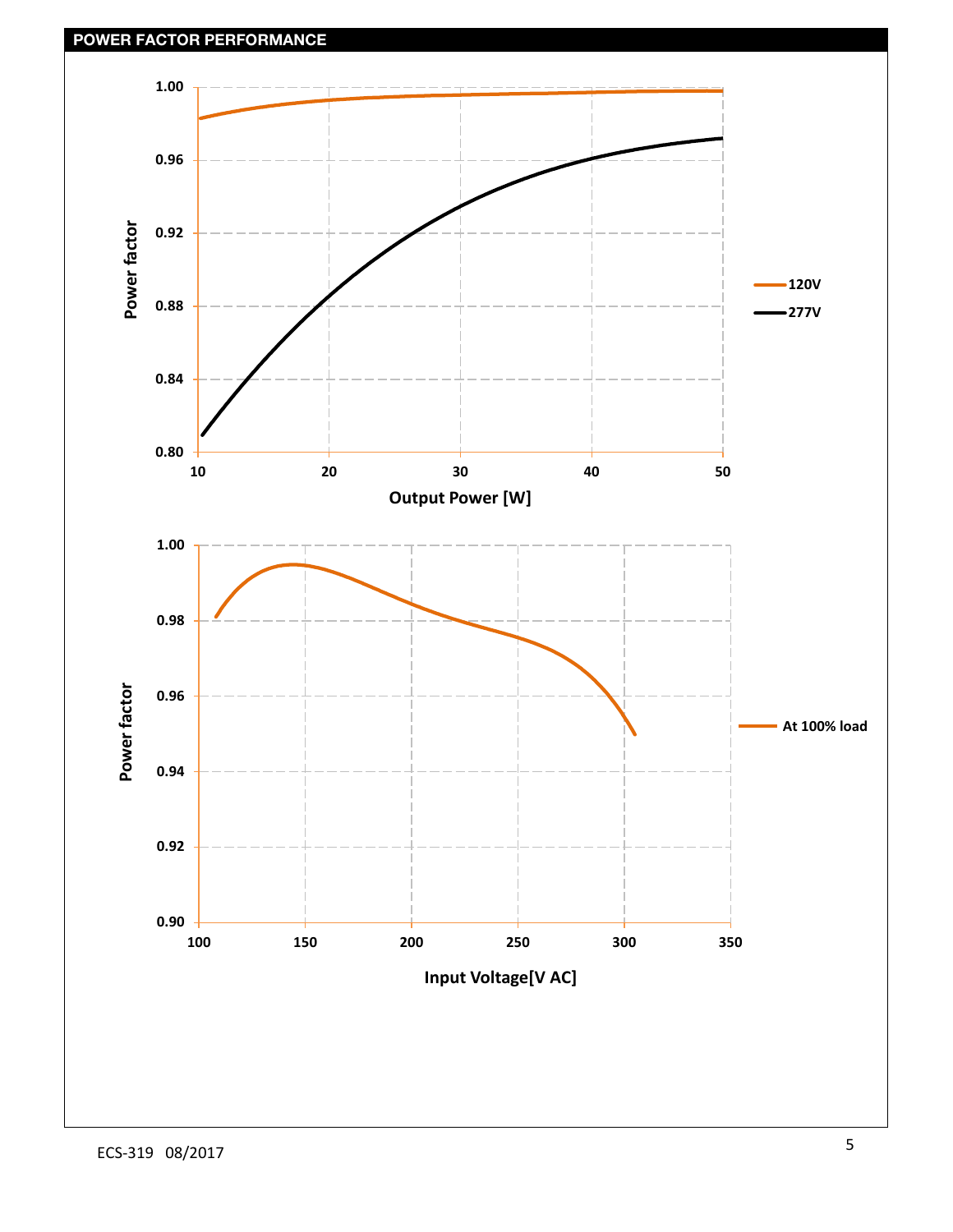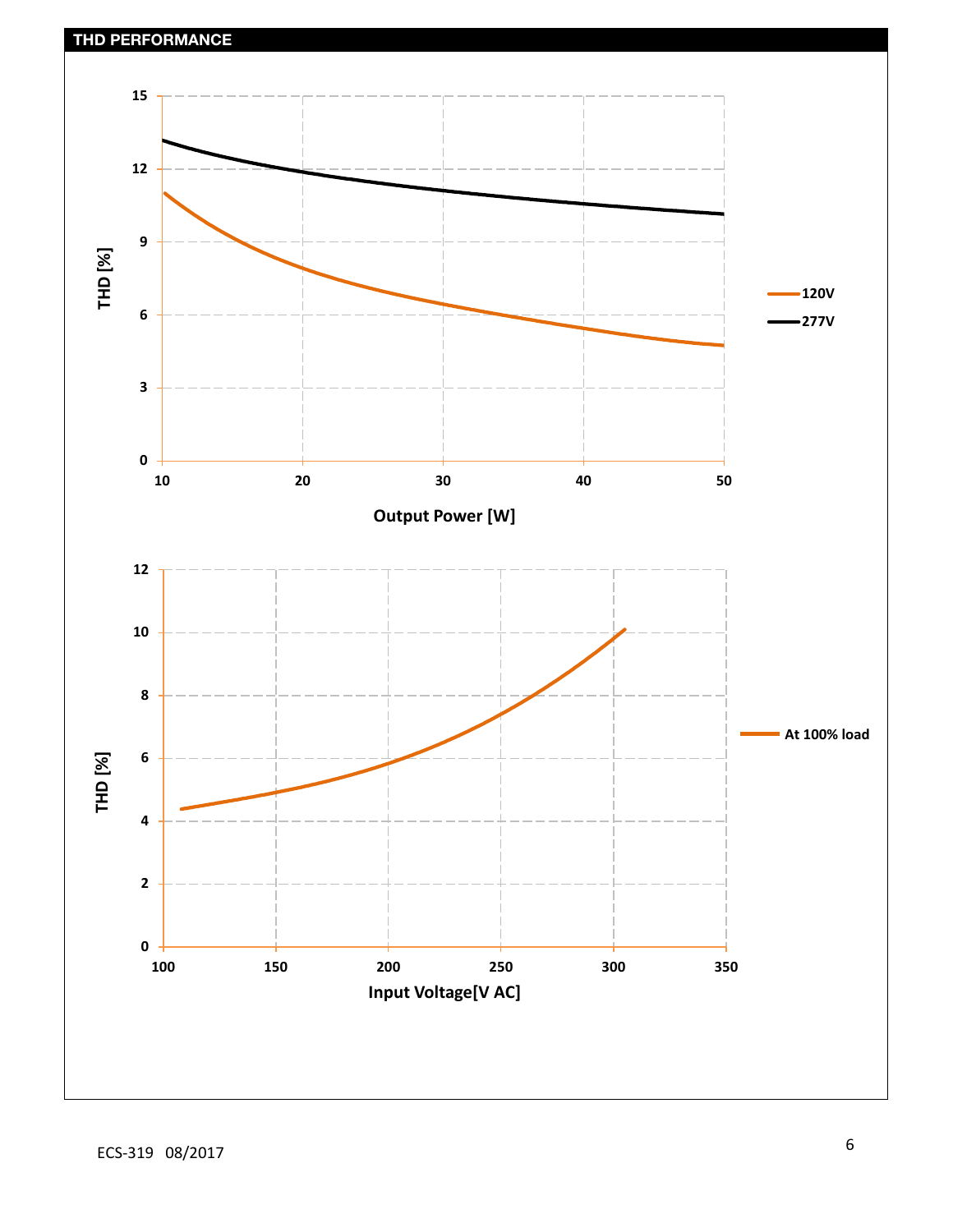## LED THERMAL PROTECTION (NTC) CHARACTERISTIC

The LED thermal protection feature of the OT50W helps reduce the temperature of the LED module by reducing the output current in case of abnormal temperature conditions. To use this feature a third party NTC thermistor should be connected to the LED power supply as shown in the wiring diagram below.



In the end application, care must be taken to place the NTC thermistor close to the hottest spot on the LED module. If LED thermal protection is not required the NTC port on the LED power supply connector can be left open.

Vishay, EPCOS, Murata, Panasonic are some of the manufacturers of NTC thermistor. EPCOS part number for reference only B57164K153J (15k**Ω** @ 25**°**C). Murata part number for reference only - NCP03XH223J05RL (22k**Ω** @ 25**°**C)

For detailed information on LED Thermal Protection, please refer to Technical Application guide (ECS 304) *Note 2*: Graphs for reference. The derating limits can be programmed using the OT Programmer





#### END OF LIFE INDICATOR

The End-of-Life indicator feature helps the end user to receive a signal from the fixture indicating that it has reached its programmed life-time. After the LED driver reaches the programmed life-time, whenever it is turned ON, it stays at 'Dim' level (10%) for 10 minutes and reaches its appropriate level.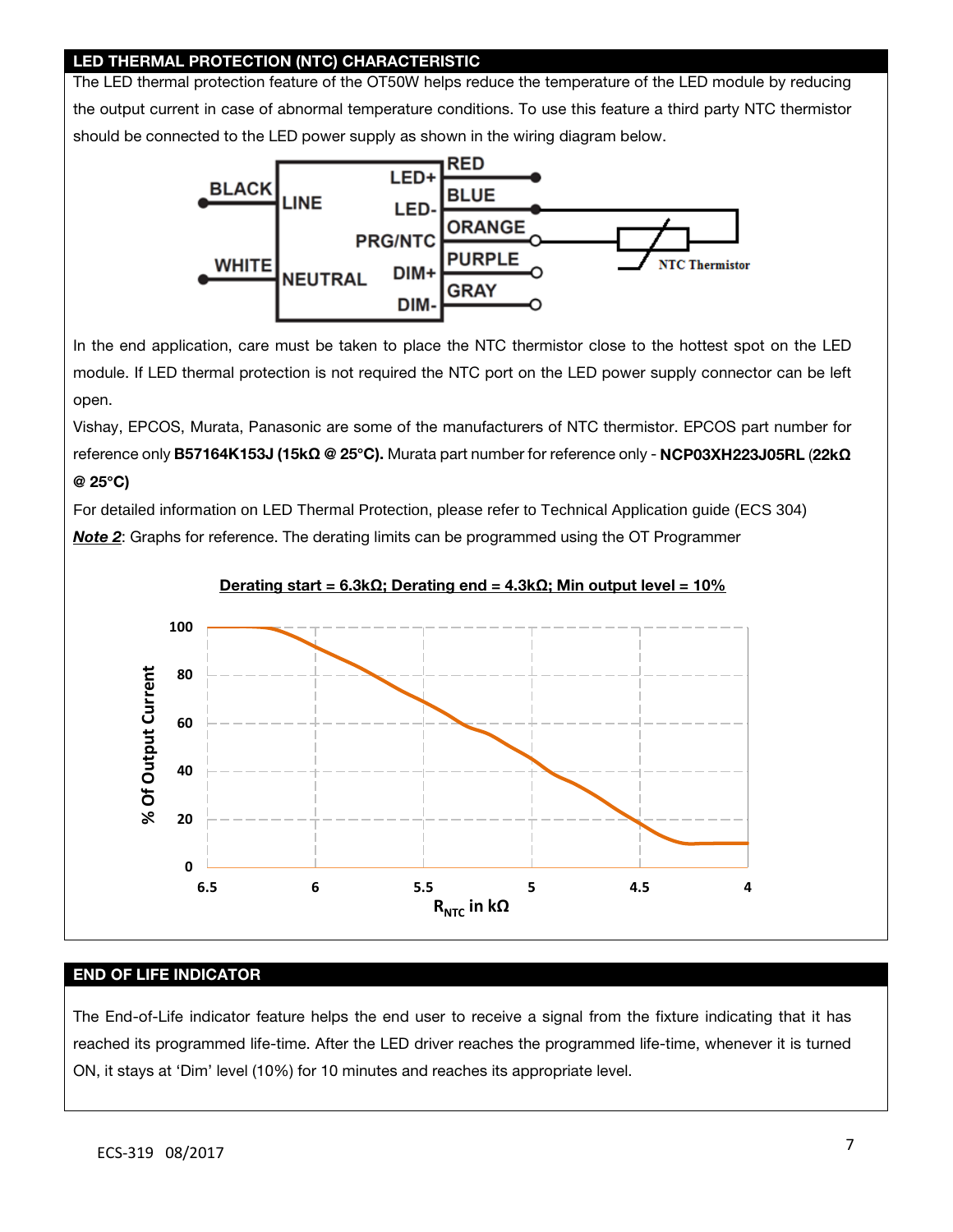AstroDIM is an autonomous five level (1 Power ON & 4 Dimming levels) dimming protocol. It provides multi-stage night-time power reduction based on an internal timer; there is no need for an external control infrastructure. The ECG is automatically aligned to the on and off times for the street lighting and provide a defined output for the particular period of time. Compared with conventional systems there are significant cost savings. AstroDIM is designed for dimming without any external control wiring. Therefore, AstroDIM helps to save energy, extend the life of the driver and the LED module and reduce light pollution, even if only a power line is available. In AstroDIM operation, the driver executes a preset dimming profile, which can be reconfigured via the OT Programming Tool. The autonomous dimming is regulated by an integrated timer (no real-time clock), which adjusts the dimming profile according to the previous night (operation from switch-on to switch-off).

For detailed information on AstroDIM please refer to Technical Application guide 2DIM feature (LED 408)

#### LEDset 2

LEDset (Gen2) is an analog interface, allowing basic communication between a LED control gear and one or more LED modules. It allows setting the output current of the LED driver by providing a highly accurate voltage reference

(Vset) to the driver. The interface supports the following functions:

- Output current setting of the constant current LED control gear to single LED modules as well as to series/parallel connected LED modules
- Best matching of LED control gear and modules working point
- Self-configuration according to system structure, automatic tracking of technology development
- Easy mode of operation
- Additional monitoring & protection features (e.g. thermal protection of the LED modules)

Therefore, the typical applications of this interface are single or multiple LED module parallel connections, offering an increasing choice of modular capabilities and low cost thermal protections circuits.

For detailed information on LEDset interface please refer to *Technical Application guide LEDset interface* (LED 409)

*Note 3:* When the LEDset feature is enabled, the LED Thermal protection (NTC) feature is disabled.

## CONSTANT LUMEN MAINTENANCE

The Constant Lumen Maintenance feature of the OT50W helps to maintain the required lumen output of the fixture at a constant level throughout its lifetime. In general LED's lumen output will depreciate over time and in order to maintain sufficient light level towards the end of lifetime, the LED's are driven at high current initially and will result in more energy consumption. The constant lumen maintenance will give the flexibility to drive the LEDs at optimal driving current throughout its lifetime. This helps in energy savings, constant light output and enhanced reliability of the system.

**Note 4:** A detailed step-by-step instructions are outlined in the ['OT Programmer User Manual V2.1'](https://assets.osram-americas.com/assets/Documents/User_manual_OT_Programmer.319fc81a-3246-4786-89a4-25ca9906b9a3.pdf)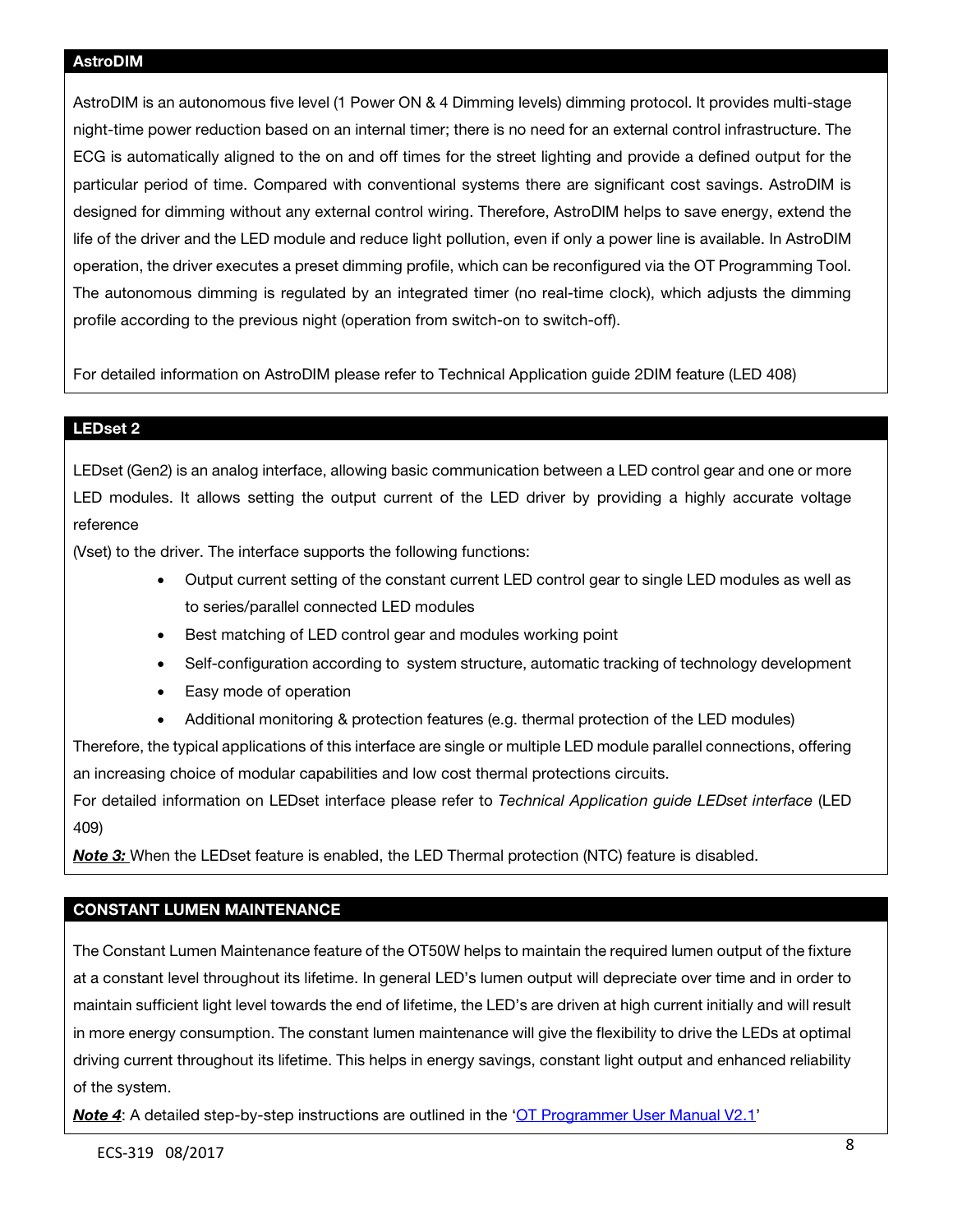

# INRUSH CHARACTERISTICS

| Vin | <b>Ipeak</b><br>(A) | T (@ 10% of<br>lpeak) |
|-----|---------------------|-----------------------|
| 120 | 33.0                | $169$ µs              |
| 277 | 69.0                | 183 µs                |

## DIMMER COMPATIBILITY

| <b>Manufacturer</b>              | Part no                                                                                        |  |
|----------------------------------|------------------------------------------------------------------------------------------------|--|
| Encelium EMS                     | EN-LCM-1R10V-GB2-BK<br>EN-LCM-1R10V-GB2-BK/DR<br>EN-ALC-1R10V-GB2-BK<br>EN-ALC-1R10V-GB2-BK-DR |  |
| <b>SYLVANIA</b>                  | ELMC-SL3W-TVWBX/UNV                                                                            |  |
| Leviton                          | IP710-DLX                                                                                      |  |
| Lutron                           | DVTV-XX                                                                                        |  |
| Wattstopper                      | ADF-120277                                                                                     |  |
| <b>Synergy lighting Controls</b> | <b>ISD BC</b>                                                                                  |  |

*Note 5*: The absence of a dimmer from this chart does not necessarily imply incompatibility. Please reference the dimmer manufacturer's instructions for installation.